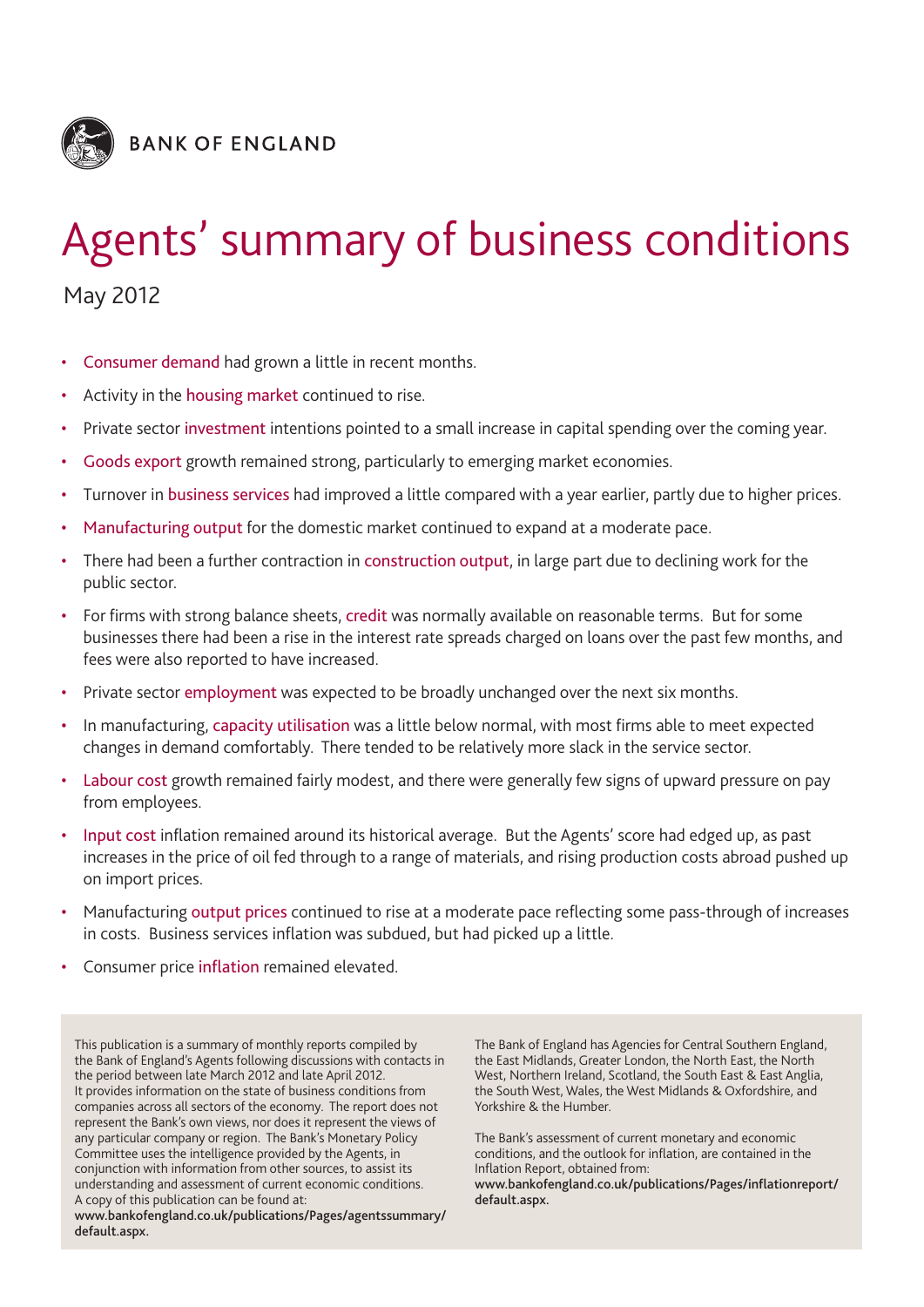# **Demand**

## **Consumption**

Consumer demand had grown a little in recent months (**Chart 1**). That was partly due to warm weather early in the spring, supporting sales of clothing and garden furniture, for instance. And there had been a slight pickup in spending in household goods, including carpets and cupboards, possibly related to an increase in activity in the housing market. There had also been a sharp rise in private car registrations, thought to be related to a number of factors, including growing demand for small, fuel-efficient vehicles, and improved availability of finance. Spending on food remained resilient. Demand for consumer services was growing at a slower rate than for goods, but there had been an increase in demand for tourism and leisure activities.

#### Chart 1 Spending on retail goods and services



Despite some signs of improvement, however, for many contacts in retail goods and services the environment remained difficult. Shoppers were still focused on obtaining value for money, and discounting was vital to drive volume growth. There had been an ongoing weakening in brand loyalty, with consumers often visiting several stores to find the lowest price. And online retail continued to gain market share at the expense of the high street, where further insolvencies were expected. Some shopping centres reported a rise in numbers of empty premises, and there were concerns that this could start a cycle of lower footfall and further closures. Similar worries were expressed about the high street.

## **Housing market**

Activity in the housing market continued to rise. That was thought to reflect a number of factors: a rise in the availability of mortgages at high loan-to-values; passage of time having allowed some would-be buyers to save up for a deposit; and the growing prevalence of financial assistance from family members. Buy-to-let demand also continued to strengthen, although the supply of rental property was now catching up with demand in some areas. Vendors were also thought to have become more realistic about selling prices.

## **Business investment**

Private sector investment intentions pointed to further modest increases in capital spending over the coming year. In both manufacturing and services, investment was often motivated by the need to replace worn-out equipment, and to find efficiencies, particularly through greater use of IT. Spending on product development also continued apace. This was often used to reduce the quality or quantity of inputs, in order to lower the cost per unit, or to create new products, which could command a higher price. Some exporters were also increasing capacity to meet rising foreign demand.

Across sectors, many firms had put plans on hold towards the end of 2011, in light of heightened uncertainty about the outlook. While some of these projects were now being taken forward, in other cases, contacts had lowered their expectations for growth, and revised investment plans downward accordingly. And some capital spending remained on hold in the energy sector while contacts waited for more information on government policy.

#### **Exports**

Goods export growth remained strong, particularly to emerging market economies. For instance, suppliers of construction materials and equipment were benefiting from the growth of the energy sector and infrastructure development in the Middle East, while producers of luxury goods were seeing rising demand from Russia and the Far East. Professional services, such as architects and engineering advisory companies, also reported strong export growth, reflecting the mix of investment spending overseas. And accountancy and law firms were often involved in corporate transactions in other countries, due to the widespread use of UK law abroad. Across sectors, large and, increasingly, smaller businesses, were looking to foreign markets in order to expand. And in some instances, contacts reported that they were now declining relatively low margin work for the domestic market, in favour of more profitable overseas business.

# **Output**

# **Business services**

The rate of growth of turnover in business services had accelerated a little in recent months, partly due to an increase in prices. Cost-cutting efforts across the economy were generating demand for the services of outsourcing companies, although providers of some low value-added ancillary services, such as cleaning, had been squeezed as their business customers tried to economise. Leasing businesses had seen activity rise as corporates opted to rent equipment rather than buy it themselves. And IT firms continued to benefit from other businesses' investment in cost-cutting technology. There had also been a rise in the number of corporate transactions, and restructuring work, supporting legal and accountancy services.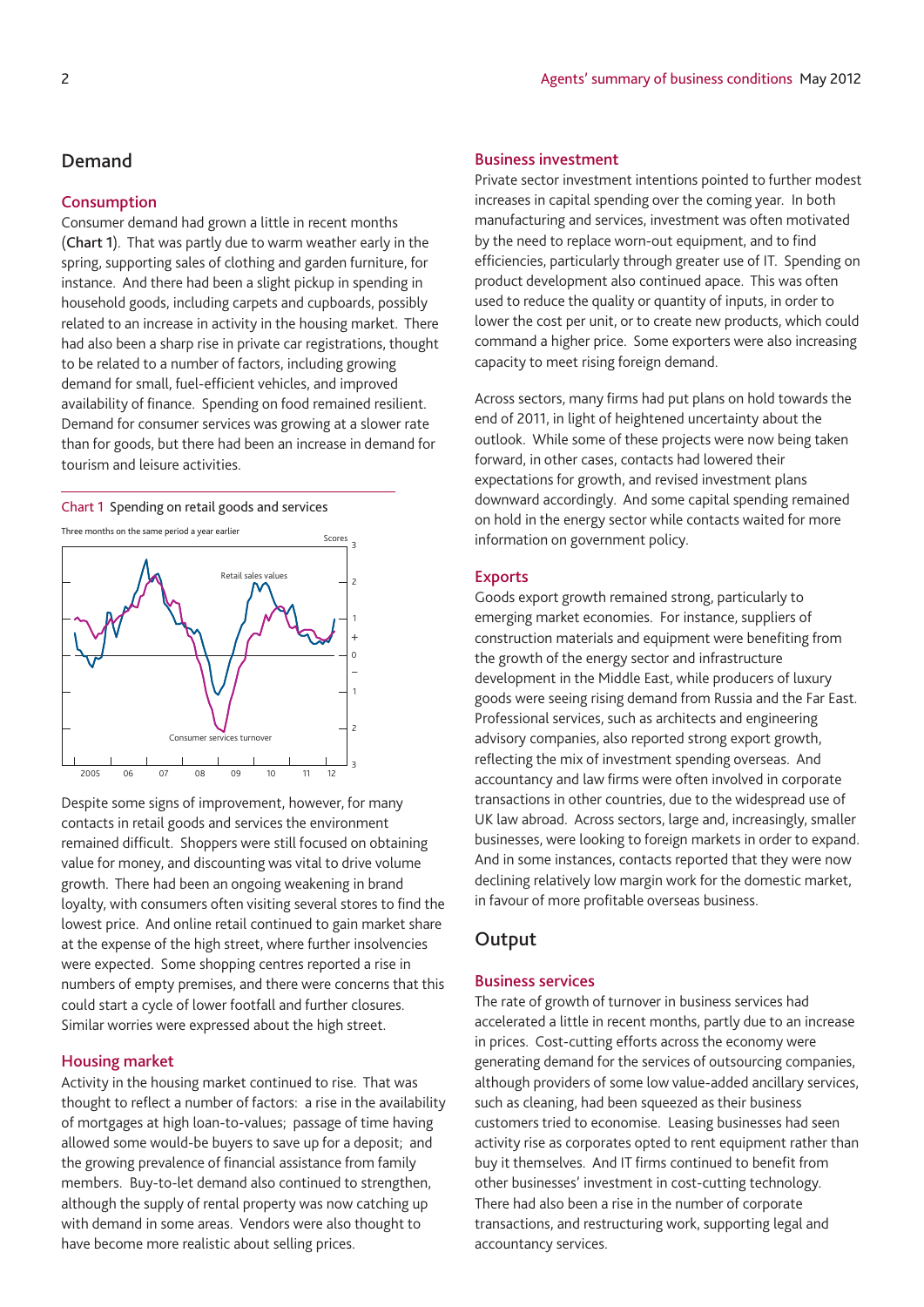## **Manufacturing**

Manufacturing output for the domestic market continued to expand at a moderate pace. This was often driven by final demand from abroad, particularly for firms in the automotive, aerospace, and pharmaceutical supply chains. Food manufacturing remained an area of resilience, with suppliers of unbranded goods tending to do particularly well. And there were also some reports of an improvement in activity from suppliers of household and garden products. Manufacturing for domestic construction was typically very weak, however, and firms were sometimes reorienting themselves to target foreign markets. Suppliers to the public sector also often reported that conditions were challenging.

#### **Construction**

The Agents' score for construction output growth indicated that there had been a further contraction in activity compared with a year earlier, in large part due to declining work for the public sector, and small firms were often finding conditions particularly difficult. See the box on page 5 for a discussion of the results of a survey conducted by the Agents on recent activity in the construction sector. Conditions were typically better in London and the South East, compared with the rest of the country, particularly for commercial property. But there had been a small improvement in house building across a number of regions. Retail refurbishments were also providing support to the level of activity, although the rate of new store openings had slowed. Tender prices remained under considerable downward pressure, reflecting significant spare capacity in the industry as a whole, and there had been a pickup in insolvencies in the sector.

# **Credit conditions**

For firms with strong balance sheets, credit was normally available on reasonable terms. But for some businesses there had been a rise in the interest rate spreads charged on loans over the past few months, and fees were also reported to have increased. And it had become harder to secure long-term funding from banks, increasing the frequency of renegotiations and attendant charges. Some firms had responded to tighter credit conditions by seeking alternative forms of finance, from wealthy individuals or institutional investors, such as pension funds. Other businesses were actively paying down debt, or were focused on generating cash, preferring to finance investment internally, rather than through borrowing, even if it tended to slow the pace of investment. Some smaller firms continued to report that they were unable to obtain credit at any cost and were seeing overdrafts withdrawn. It also remained difficult for construction firms to secure credit, and there were suggestions that lenders had become more willing to foreclose on non-performing commercial property lending.

# **Employment**

Private sector employment was expected to be broadly unchanged over the next six months (**Chart 2**). Manufacturing firms typically planned to meet future demand growth through rising productivity. But some were taking apprentices on to address long-standing skills gaps, while further redundancies were expected among firms supplying goods for domestic households, as persistently weak demand and low margins spurred further reductions in costs. In business services, recruitment plans were also flat. Again, there was a moderate amount of hiring of junior staff under way to accommodate growth in the medium term. But some businesses planned to lower headcount, having revised down their expectations for growth. Mergers of small, local, professional and financial services practices were also expected to lead to some job losses. In retail, some larger chains continued to take on staff, but that was expected to be offset by store closures and insolvencies elsewhere. Where headcount was rising, that was often with a view to create flexibility in the workforce, with total hours being held constant overall.





# **Capacity utilisation**

In manufacturing, capacity utilisation was a little below normal, with most firms able to meet expected changes in demand comfortably (**Chart 3**). Exporters tended to have rather less slack than firms supplying the domestic market, however, and were sometimes declining UK orders in favour of higher margin overseas business. In the service sector, contacts tended to report relatively higher levels of spare capacity. But in growth areas, such as IT, firms often reported that they had little spare capacity. In some industries, such as food production and haulage, consolidation through mergers and firm exits had removed an element of spare capacity. And more small businesses were expected to close, as the fatigue caused by persistently difficult trading conditions set in among owners. In some services with large fixed assets, businesses were attempting to reorganise physical capital, for instance by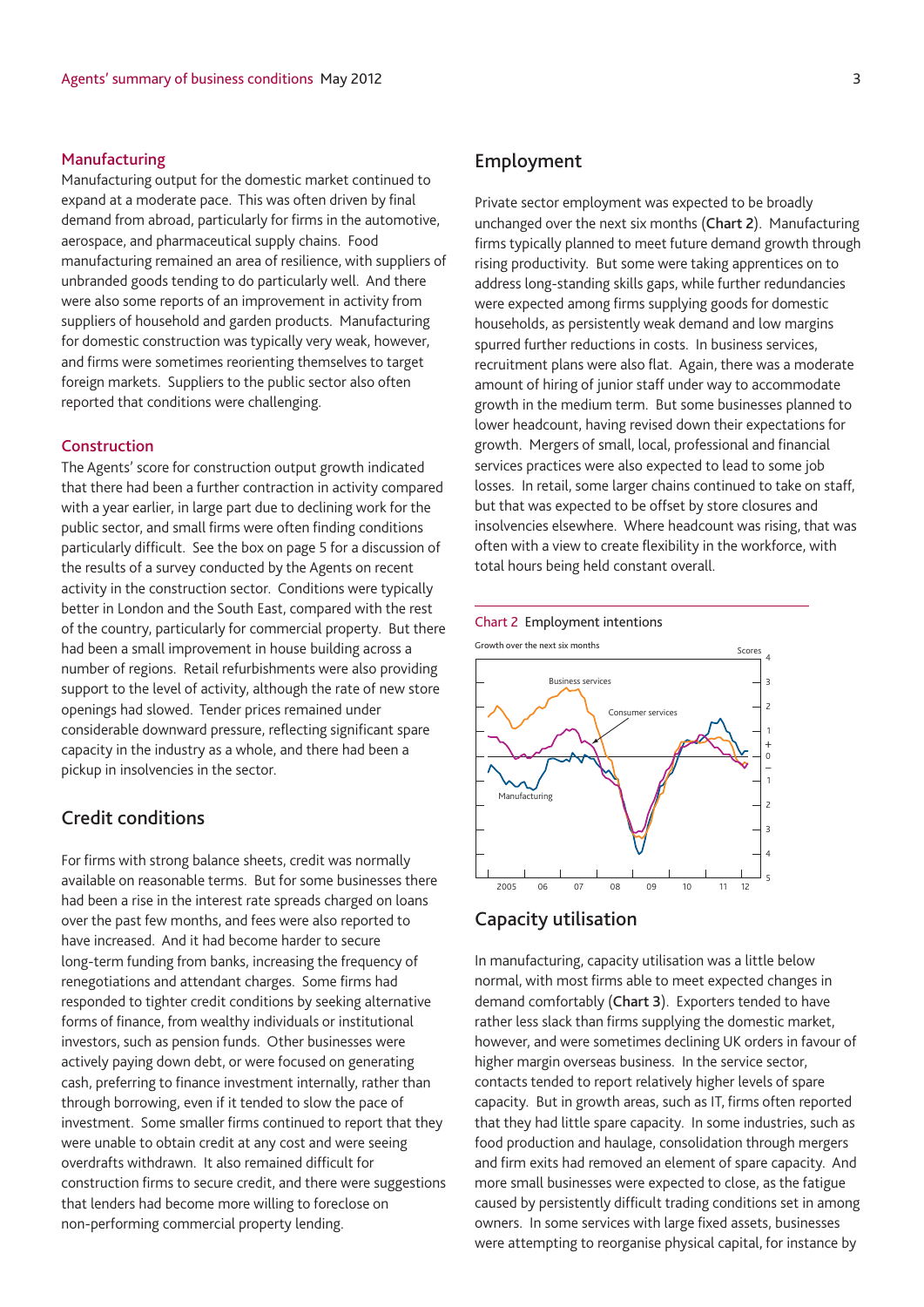reconfiguring retail units in shopping centres, to attract higher margin custom. Retailers themselves often had considerable spare capacity, despite already being at minimum staffing levels, and more store closures were expected.

#### Chart 3 Capacity utilisation



# **Costs and prices**

## **Labour costs**

Labour cost growth remained fairly modest. Private sector settlements continued to be around 2% or 3%, with awards tending to be a little higher in manufacturing than services. In the construction and retail sectors pay freezes were common, or there had been increases in line with the national minimum wage. There were generally few signs of upward pressure on pay from staff, except among some unionised workforces. And there were ongoing steps by employers to move away from inflation indexation and across-the-board settlements, towards more performance-based awards, and targeted increases to retain key skills, while keeping down overall staff costs. Employers were also seeking to limit increases in labour costs in other ways, for instance, by reducing the increments for professional qualification, or removing the premium attached to overtime.

### **Non-labour costs**

Materials cost inflation remained around its historical average, as the pace of increase in the prices of various commodities had slowed. But the past rise in the price of oil was reported to be feeding through to higher haulage and shipping charges, along with the prices of oil-based materials, and energy-intensive products. Import prices had also continued to rise at a steady pace. The recent appreciation of sterling had lowered the price of imports somewhat, and the cost of some electronic components affected by flooding in Thailand had stabilised. Offsetting these influences were rapid increases in wage costs in some emerging market economies.

# **Output prices**

Output prices continued to rise at a moderate pace reflecting some pass-through of increases in costs (**Chart 4**). Pass-through tended to be greatest among suppliers of niche goods and services, or where contracts included escalator clauses, which allowed increases in input costs to be passed on to customers. And there had been a rise in the frequency of reports of efforts made to protect margins by turning down lower-priced jobs. For instance, some food producers were now prepared to lose supermarket business rather than continue to participate in promotional activity. In contrast, for businesses selling into sectors where demand was weak it remained difficult to secure price increases. This was the case for suppliers of cleaning services, and standardised legal and accountancy practices, for example. But some firms were trying to offset downward pressure on prices by re-engineering products to cut costs.

#### Chart 4 Output price inflation



### **Consumer prices**

Consumer goods price inflation remained elevated, in part due to higher fuel prices, along with rising costs of production and increases in the price of imported finished goods. And while discounting and bundled promotions continued to be widespread, unit prices were often being marked up. Inflation in consumer services was also fairly high, in large part due to the indexation of a number of essential services to measures of official inflation over the past year, for instance in public transport and social housing rents. Upward pressure on private rents was thought to be abating, however, as the supply of rental property picked up, and because demand was beginning to be choked off by higher charges in some areas. Non-essential service providers typically had relatively little pricing power, meanwhile, tending to restrain the pace of inflation.